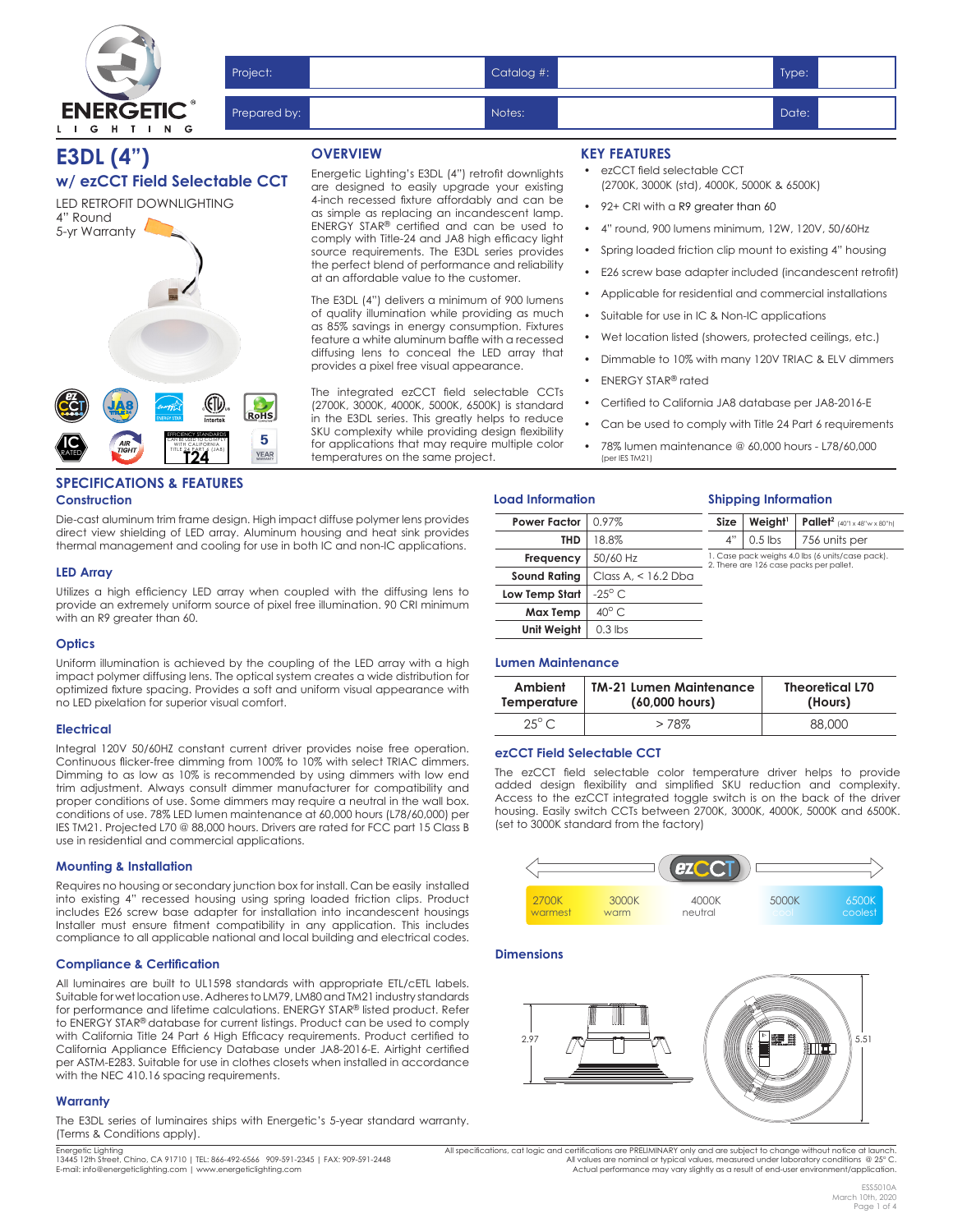

# **E3DL (4") w/ EZCCT**

LED RETROFIT DOWNLIGHTING ezCCT Field Selectable CCT | 4" Round | 5-yr Warranty

## **STOCK ORDERING INFORMATION (EZCCT field selectable 2700K|3000K|4000K|5000K|6500K CCT)**

| Catalog Logic               | Order # | Size | Lumens | Wattage | <b>LPW</b> | <b>EZCCT</b>     | <b>CRI</b> | Voltage | Dimming      | <b>Energy Star</b> | <b>Pallet Qty</b> |
|-----------------------------|---------|------|--------|---------|------------|------------------|------------|---------|--------------|--------------------|-------------------|
| E3DL12P4-92765 <sup>1</sup> | 50050   | 4"   | 900    | 12.0    | 75         | 2700K            | 92.4       | 120     | <b>TRIAC</b> | Yes                | <b>TBD</b>        |
|                             |         |      | 921    |         | 77         | 3000K (standard) |            |         |              |                    |                   |
|                             |         |      | 960    |         | 80         | 4000K            |            |         |              |                    |                   |
|                             |         |      | 962    |         | 80         | 5000K            |            |         |              |                    |                   |
|                             |         |      | 936    |         | 78         | 6500K            |            |         |              |                    |                   |

Notes:

1. Installing contractor responsible for ensuring desired CCT is selected during installation.

## **2700K, 12.0W PHOTOMETRIC DATA**

**Luminaire Data**<br>Cat Logic:<br>Test Report: Cat Logic: E3DL12P4-92765 Test Report: E3DL12P4-92765-27K.IES ESDETZP4-92763-27K.IES<br>2700K (field selectable EZCCT)<br>LED<br>900 Lamp Type:<br>Lamp Type:<br>Lumens: Lumens: 900 Input Watts: 12.0 Efficacy: 75  $12.0$ <br>  $75$ <br>  $0^\circ = 1.18$   $90^\circ = 1.16$ <br>  $94.5^\circ$ <br>  $142.3^\circ$ Beam Angle: 94.5° Field Angle: 142.3<sup>o</sup> Max Candela: 416.8



|     |                 |     | <b>Zonal Lumen Summary</b> |     |             |                 | <b>Candl</b>   |
|-----|-----------------|-----|----------------------------|-----|-------------|-----------------|----------------|
|     | Zone            |     | Lumens                     |     | % Luminaire |                 | An             |
|     | $0 - 30$        |     | 309                        |     | 34.4        |                 |                |
|     | $0 - 40$<br>490 |     |                            |     | 54.5        |                 |                |
|     | $0 - 60$        |     | 797                        |     | 88.6        |                 | $\mathbf{1}$   |
|     | $0 - 90$        |     | 900                        |     | 100.0       |                 | 1              |
|     |                 |     |                            |     |             |                 | $\overline{2}$ |
|     |                 |     |                            |     |             |                 | $\overline{2}$ |
|     |                 |     |                            |     |             |                 | 3              |
|     |                 |     |                            |     |             |                 | 3              |
|     | 30%             |     |                            | 10% |             | 0%              | 4              |
| 50  | 30              | 10  | 50                         | 30  | 10          | $\overline{0}$  | 4              |
| 106 | 106             | 106 | 102                        | 102 | 102         | 100             | 5              |
| 96  | 94              | 92  | 93                         | 91  | 89          | 87              | 5              |
| 86  | 82              | 79  | 83                         | 80  | 77          | $\overline{75}$ | 6              |
| 77  | 72              | 68  | 75                         | 71  | 67          | 65              | 6              |
| 70  | 64              | 60  | 68                         | 63  | 59          | 57              |                |
| 63  | 57              | 52  | 61                         | 56  | 52          | 50              | 7              |
| 57  | 51              | 47  | 56                         | 50  | 46          | 44              | 7              |
| 53  | 46              | 42  | 51                         | 46  | 41          | 39              | 8              |
| 48  | 42              | 38  | 47                         | 42  | 37          | 36              | $\Omega$       |

## **lepower**

| Angle | О°             | 90°            |
|-------|----------------|----------------|
| O     | 417            | 417            |
| 5     | 415            | 413            |
| 10    | 407            | 404            |
| 15    | 394            | 390            |
| 20    | 375            | 370            |
| 25    | 352            | 346            |
| 30    | 324            | 319            |
| 35    | 294            | 288            |
| 40    | 262            | 256            |
| 45    | 228            | 222            |
| 50    | 192            | 186            |
| 55    | 154            | 147            |
| 60    | 114            | 108            |
| 65    | 76             | 68             |
| 70    | 43             | 41             |
| 75    | $\overline{2}$ | 21             |
| 80    | $\overline{7}$ | $\overline{7}$ |
| 85    | 3              | 3              |
| 90    | O              | Ó              |

## Photometric values based on tests performed in compliance with LM-79.

## **Coefficients of Utilization**

| ווטוווצגוווט וט נוודסו.  |     |     |     |     |     |     |     |     | Effective Floor Cavity Reflectance 20% |     |                 |     |     |     |     |     |     |     |
|--------------------------|-----|-----|-----|-----|-----|-----|-----|-----|----------------------------------------|-----|-----------------|-----|-----|-----|-----|-----|-----|-----|
| rc                       |     |     | 80% |     |     | 70% |     |     |                                        | 50% |                 |     | 30% |     |     | 10% |     | 0%  |
| <b>TW</b>                | 70  | 50  | 30  | 10  | 70  | 50  | 30  | 10  | 50                                     | 30  | 10              | 50  | 30  | 10  | 50  | 30  | 10  | 0   |
| <b>RCR</b>               |     |     |     |     |     |     |     |     |                                        |     |                 |     |     |     |     |     |     |     |
| $\circ$                  | 119 | 119 | 119 | 119 | 116 | 116 | 116 | 116 | 111                                    | 111 | 111             | 106 | 106 | 106 | 102 | 102 | 102 | 100 |
|                          | 111 | 107 | 103 | 100 | 108 | 104 | 101 | 98  | 100                                    | 97  | 95              | 96  | 94  | 92  | 93  | 91  | 89  | 87  |
| $\overline{\phantom{a}}$ | 102 | 95  | 89  | 84  | 99  | 93  | 87  | 83  | 89                                     | 85  | 81              | 86  | 82  | 79  | 83  | 80  | 77  | 75  |
| 3                        | 94  | 84  | 77  | 71  | 91  | 83  | 76  | 71  | 80                                     | 74  | 70              | 77  | 72  | 68  | 75  | 71  | 67  | 65  |
| 4                        | 86  | 76  | 68  | 62  | 84  | 74  | 67  | 61  | 72                                     | 65  | 60              | 70  | 64  | 60  | 68  | 63  | 59  | 57  |
| 5                        | 80  | 68  | 60  | 54  | 78  | 67  | 59  | 54  | 65                                     | 58  | 53              | 63  | 57  | 52  | 61  | 56  | 52  | 50  |
| 6                        | 74  | 62  | 53  | 48  | 72  | 61  | 53  | 47  | 59                                     | 52  | 47              | 57  | 51  | 47  | 56  | 50  | 46  | 44  |
|                          | 69  | 56  | 48  | 42  | 67  | 56  | 48  | 42  | 54                                     | 47  | 42              | 53  | 46  | 42  | 51  | 46  | 41  | 39  |
| $\overline{\mathcal{B}}$ | 64  | 52  | 44  | 38  | 63  | 51  | 43  | 38  | 50                                     | 43  | 38              | 48  | 42  | 38  | 47  | 42  | 37  | 36  |
| 9                        | 60  | 48  | 40  | 35  | 59  | 47  | 40  | 34  | 46                                     | 39  | $3\overline{4}$ | 45  | 39  | 34  | 44  | 38  | 34  | 32  |
| 10                       | 57  | 44  | 36  | 31  | 55  | 43  | 36  | 31  | 43                                     | 36  | 31              | 42  | 35  | 31  | 41  | 35  | 31  | 29  |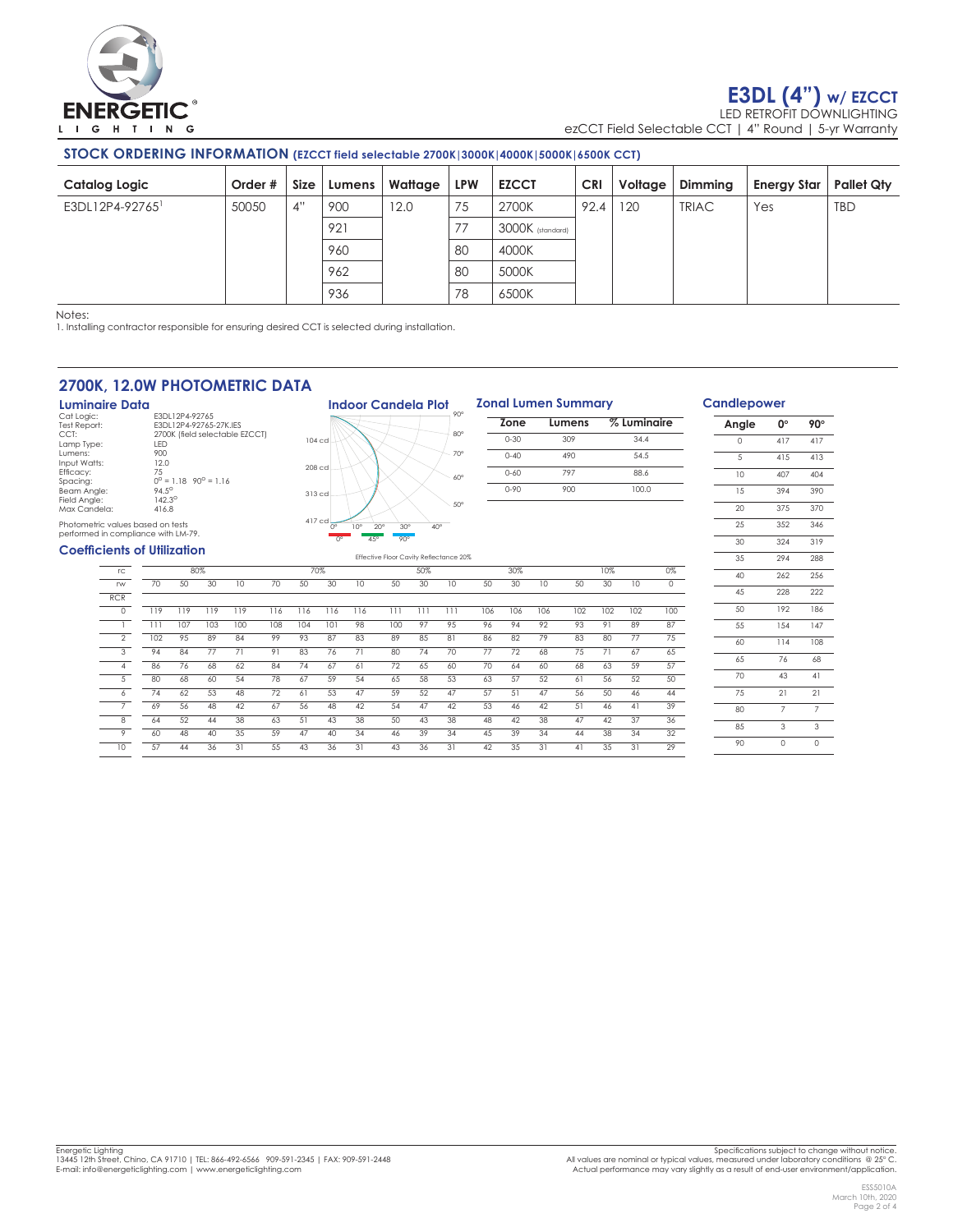

## **3000K (standard), 12.0W PHOTOMETRIC DATA**

| Luminaire Data                                                           |                                        |
|--------------------------------------------------------------------------|----------------------------------------|
| Cat Logic:                                                               | F3DI 12P4-92765                        |
| Test Report:                                                             | F3DL12P4-92765-3K.IFS                  |
| CCT:                                                                     | 3000K (ezCCT field selectable)         |
| Lamp Type:                                                               | <b>IFD</b>                             |
| Lumens:                                                                  | 921                                    |
| Input Watts:                                                             | 12.0                                   |
| Efficacy:                                                                | 77                                     |
| Spacina:                                                                 | $0^{\circ} = 1.18$ $90^{\circ} = 1.16$ |
| Beam Angle:                                                              | $94.5^{\circ}$                         |
| Field Angle:                                                             | $142.3^{\circ}$                        |
| Max Candela:                                                             | 426.3                                  |
| Photometric values based on tests<br>performed in compliance with LM-79. |                                        |



# **Zonal Lumen Summary Zone Lumens % Luminaire** 0-30 316 34.4 0-40 501 54.5 0-60 816 88.6 0-90 921 100.0

| <b>Coefficients of Utilization</b> |     |     |     |                 |     |     |     |     |              |     | Effective Floor Cavity Reflectance 20% |     |     |     |     |        |                 |                 |
|------------------------------------|-----|-----|-----|-----------------|-----|-----|-----|-----|--------------|-----|----------------------------------------|-----|-----|-----|-----|--------|-----------------|-----------------|
| rc                                 |     |     | 80% |                 | 70% |     |     |     |              | 50% |                                        |     | 30% |     |     | 10%    |                 |                 |
| <b>TW</b>                          | 70  | 50  | 30  | $10^{-}$        | 70  | 50  | 30  | 10  | $50^{\circ}$ | 30  | 10                                     | 50  | 30  | 10  | 50  | 30     | 10              | $\Omega$        |
| <b>RCR</b>                         |     |     |     |                 |     |     |     |     |              |     |                                        |     |     |     |     |        |                 |                 |
| $\Omega$                           | 119 | 119 | 119 | 119             | 116 | 116 | 116 | 116 | 111          | 111 | 111                                    | 106 | 106 | 106 | 102 | 102    | 102             | 100             |
|                                    |     | 107 | 103 | 100             | 108 | 104 | 101 | 98  | 100          | 97  | 95                                     | 96  | 94  | 92  | 93  | 91     | 89              | 87              |
| 2                                  | 102 | 95  | 89  | 84              | 99  | 93  | 87  | 83  | 89           | 85  | 81                                     | 86  | 82  | 79  | 83  | 80     | 77              | 75              |
| 3                                  | 94  | 84  | 77  | 71              | 91  | 83  | 76  | 71  | 80           | 74  | 70                                     | 77  | 72  | 68  | 75  | 71     | 67              | 65              |
|                                    | 86  | 76  | 68  | 62              | 84  | 74  | 67  | 61  | 72           | 65  | 60                                     | 70  | 64  | 60  | 68  | 63     | 59              | 57              |
|                                    | 80  | 68  | 60  | 54              | 78  | 67  | 59  | 54  | 65           | 58  | 53                                     | 63  | 57  | 52  | 61  | 56     | 52              | 50              |
|                                    | 74  | 62  | 53  | 48              | 72  | 61  | 53  | 47  | 59           | 52  | 47                                     | 57  | 51  | 47  | 56  | $50 -$ | 46              | 44              |
|                                    | 69  | 56  | 48  | 42              | 67  | 56  | 48  | 42  | 54           | 47  | 42                                     | 53  | 46  | 42  | 51  | 46     | 41              | 39              |
| 8                                  | 64  | 52  | 44  | 38              | 63  | 51  | 43  | 38  | 50           | 43  | 38                                     | 48  | 42  | 38  | 47  | 42     | 37              | 36              |
| $\circ$                            | 60  | 48  | 40  | 35              | 59  | 47  | 40  | 34  | 46           | 39  | 34                                     | 45  | 39  | 34  | 44  | 38     | 34              | $\overline{32}$ |
| 10                                 | 57  | 44  | 36  | $\overline{31}$ | 55  | 43  | 36  | 31  | 43           | 36  | 31                                     | 42  | 35  | 31  | 41  | 35     | $\overline{31}$ | 29              |

## **Candlepower Angle 0o 90o** 0 426 426 5 424 423 10 416 413 15 403 399 20 384 379 25 360 354 30 332 326 35 301 295 40 267 261 45 234 228 50 197 191 55 157 151 60 117 111 65 78 73 70 44 42 75 22 20 80 7 8 85 3 3 90 0 0

## **4000K, 12.0W PHOTOMETRIC DATA**

### **Luminaire Data**

| Cat Logic:   | F3DI 12P4-92765                        |
|--------------|----------------------------------------|
| Test Report: | F3DI 12P4-92765-4K.IFS                 |
| CCT:         | 4000K (field selectable)               |
| Lamp Type:   | <b>IFD</b>                             |
| Lumens:      | 960                                    |
| Input Watts: | 12.0                                   |
| Efficacy:    | 80                                     |
| Spacing:     | $0^{\circ} = 1.18$ $90^{\circ} = 1.16$ |
| Beam Angle:  | $94.5^{\circ}$                         |
| Field Angle: | $142.3^{\circ}$                        |
| Max Candela: | 444.5                                  |
|              |                                        |

Photometric values based on tests performed in compliance with LM-79.



**Indoor Candela Plot**

## **Zonal Lumen Summary**

| Zone     | Lumens | % Luminaire |
|----------|--------|-------------|
| $0 - 30$ | 330    | 34.4        |
| $0 - 40$ | 523    | 54.5        |
| $0 - 60$ | 850    | 88.6        |
| $0 - 90$ | 960    | 100.0       |
|          |        |             |

#### **Coefficients of Utilization** Effective Floor Cavity Reflectance 20% rc 80% 70% 50% 30% 10% 0% rw 70 50 30 10 70 50 30 10 50 30 10 50 30 10 50 30 10 0 RCR 0 119 119 119 119 116 116 116 116 111 111 111 106 106 106 102 102 102 100 1 111 107 103 100 108 104 101 98 100 97 95 96 94 92 93 91 89 87 2 102 95 89 84 99 93 87 83 89 85 81 86 82 79 83 80 77 75 3 94 84 77 71 91 83 76 71 80 74 70 77 72 68 75 71 67 65 4 86 76 68 62 84 74 67 61 72 65 60 70 64 60 68 63 59 57 5 80 68 60 54 78 67 59 54 65 58 53 63 57 52 61 56 52 50 6 74 62 53 48 72 61 53 47 59 52 47 57 51 47 56 50 46 44 7 69 56 48 42 67 56 48 42 54 47 42 53 46 42 51 46 41 39 8 64 52 44 38 63 51 43 38 50 43 38 48 42 38 47 42 37 36 9 60 48 40 35 59 47 40 34 46 39 34 45 39 34 44 38 34 32 10 57 44 36 31 55 43 36 31 43 36 31 42 35 31 41 35 31 29

## **Candlepower**

| Angle | О°  | 90° |
|-------|-----|-----|
| O     | 444 | 444 |
| 5     | 442 | 441 |
| 10    | 434 | 431 |
| 15    | 420 | 416 |
| 20    | 400 | 395 |
| 25    | 375 | 369 |
| 30    | 346 | 340 |
| 35    | 314 | 307 |
| 40    | 279 | 273 |
| 45    | 244 | 237 |
| 50    | 205 | 199 |
| 55    | 164 | 157 |
| 60    | 122 | 116 |
| 65    | 81  | 76  |
| 70    | 46  | 44  |
| 75    | 23  | 22  |
| 80    | 8   | 8   |
| 85    | 3   | 3   |
| 90    | O   | Ó   |

Actual performance may vary slightly as a result of end-user environment/application.